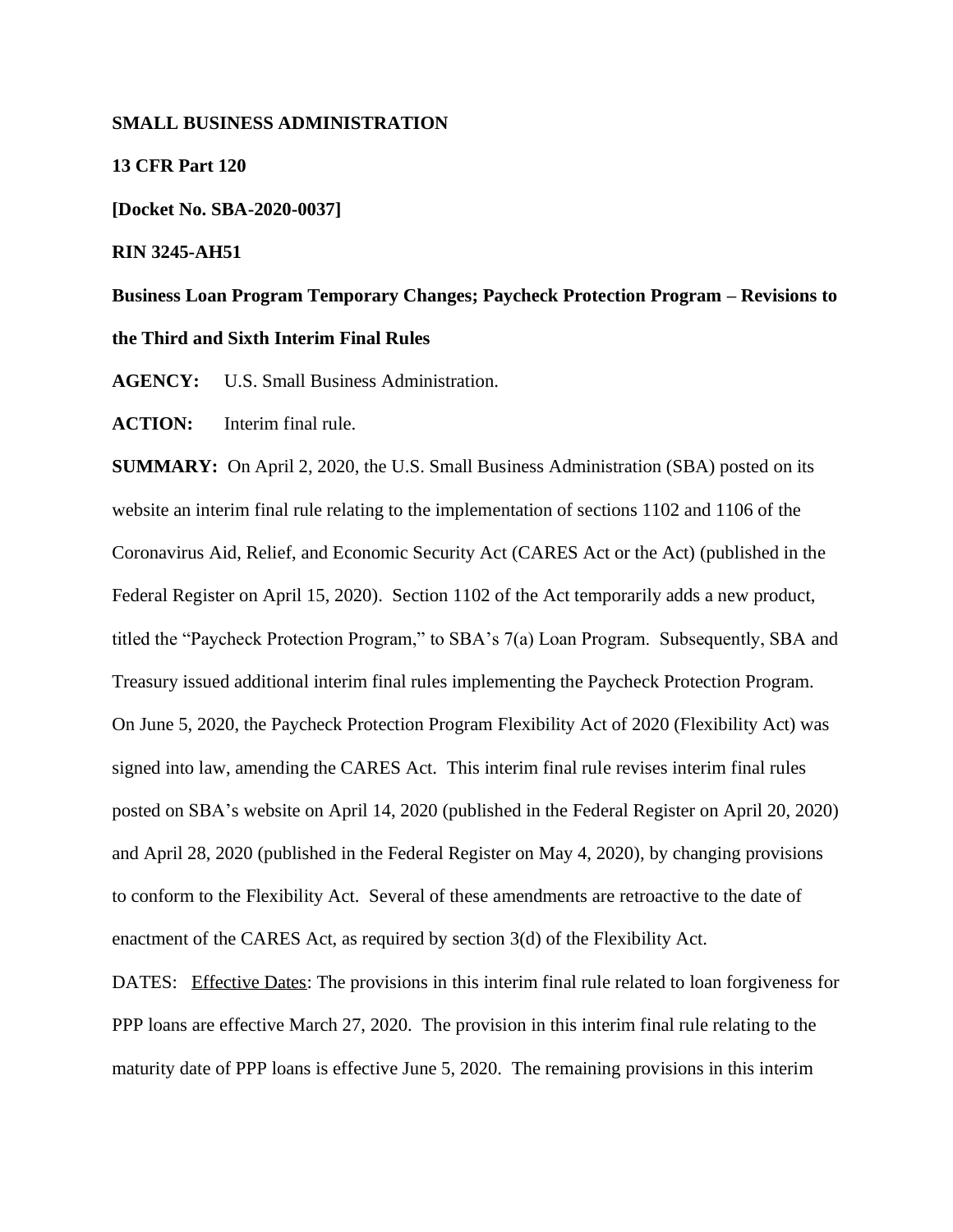final rule are effective [INSERT DATE OF FILING AT THE OFFICE OF THE FEDERAL REGISTER].

Comment Date: Comments must be received on or before [INSERT DATE 30 DAYS AFTER DATE OF PUBLICATION IN THE FEDERAL REGISTER].

ADDRESSES: You may submit comments, identified by number SBA-2020-0037, through the Federal eRulemaking Portal: http://www.regulations.gov. Follow the instructions for submitting comments.

SBA will post all comments on www.regulations.gov. If you wish to submit confidential business information (CBI) as defined in the User Notice at www.regulations.gov, please send an email to ppp-ifr@sba.gov. Highlight the information that you consider to be CBI and explain why you believe SBA should hold this information as confidential. SBA will review the information and make the final determination whether it will publish the information. FOR FURTHER INFORMATION CONTACT: A Call Center Representative at 833-572-0502, or the local SBA Field Office; the list of offices can be found at https://www.sba.gov/tools/localassistance/districtoffices.

#### SUPPLEMENTARY INFORMATION:

I. Background Information

On March 13, 2020, President Trump declared the ongoing Coronavirus Disease 2019 (COVID-19) pandemic of sufficient severity and magnitude to warrant an emergency declaration for all states, territories, and the District of Columbia. With the COVID-19 emergency, many small businesses nationwide are experiencing economic hardship as a direct result of the Federal, State, and local public health measures that are being taken to minimize the public's exposure to the virus. These measures, some of which are government-mandated, have been implemented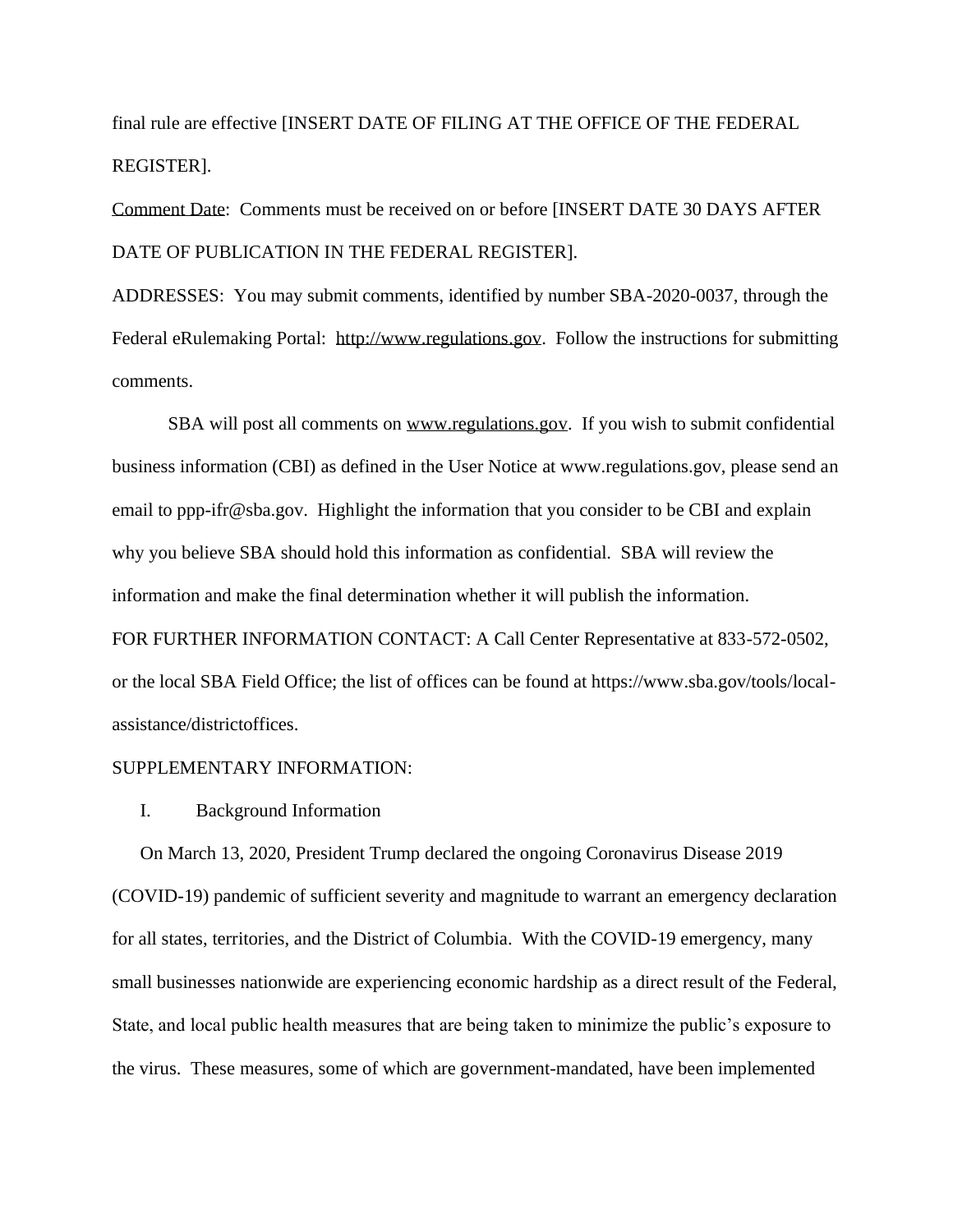nationwide and include the closures of restaurants, bars, and gyms. In addition, based on the advice of public health officials, other measures, such as keeping a safe distance from others or even stay-at-home orders, have been implemented, resulting in a dramatic decrease in economic activity as the public avoids malls, retail stores, and other businesses.

On March 27, 2020, the President signed the Coronavirus Aid, Relief, and Economic Security Act (the CARES Act or the Act) (Pub. L. 116-136) to provide emergency assistance and health care response for individuals, families, and businesses affected by the coronavirus pandemic. The Small Business Administration (SBA) received funding and authority through the Act to modify existing loan programs and establish a new loan program to assist small businesses nationwide adversely impacted by the COVID-19 emergency.

Section 1102 of the Act temporarily permits SBA to guarantee 100 percent of 7(a) loans under a new program titled the "Paycheck Protection Program." Section 1106 of the Act provides for forgiveness of up to the full principal amount of qualifying loans guaranteed under the Paycheck Protection Program.

On April 24, 2020, the President signed the Paycheck Protection Program and Health Care Enhancement Act (Pub. L. 116-139), which provided additional funding and authority for the PPP. On June 5, 2020, the President signed the Paycheck Protection Program Flexibility Act of 2020 (Flexibility Act) (Pub. L. 116-142), which changes key provisions of the Paycheck Protection Program, including provisions relating to the maturity of PPP loans, the deferral of PPP loan payments, and the forgiveness of PPP loans. Section 3(d) of the Flexibility Act provides that the amendments relating to PPP loan forgiveness and extension of the deferral period for PPP loans shall be effective as if included in the CARES Act, which means that they are retroactive to March 27, 2020. Section 2 of the Flexibility Act provides that the amendment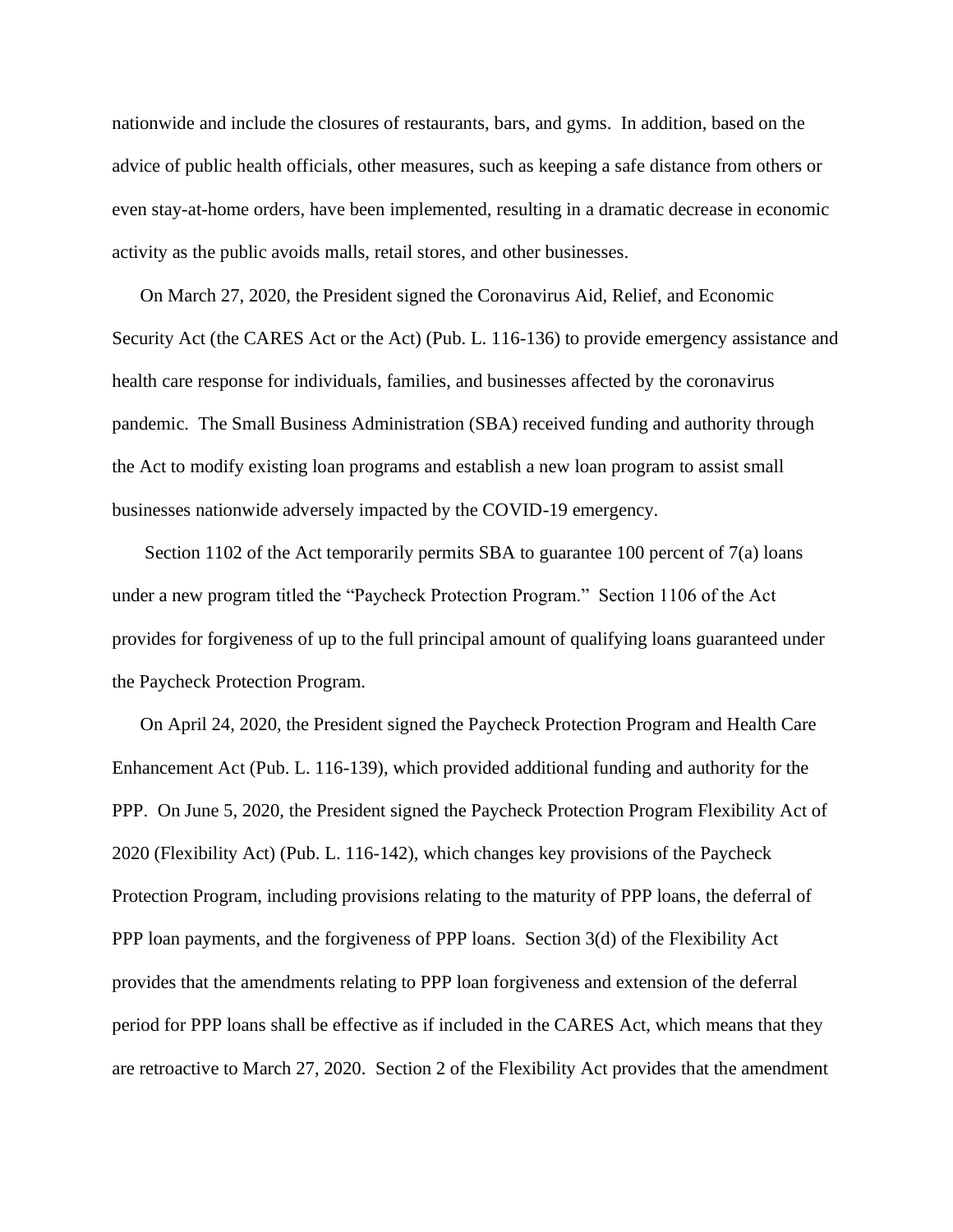relating to the extension of the maturity date for PPP loans shall take effect on the date of enactment (June 5, 2020). Under the Flexibility Act, the extension of the maturity date for PPP loans is applicable to PPP loans made on or after that date, and lenders and borrowers may mutually agree to modify PPP loans made before such date to reflect the longer maturity.

# II. Comments and Retroactive/Immediate Effective Date

This interim final rule is effective without advance notice and public comment because section 1114 of the CARES Act authorizes SBA to issue regulations to implement Title I of the Act without regard to notice requirements. In addition, SBA has determined that there is good cause for dispensing with advance public notice and comment on the grounds that it would be contrary to the public interest. Specifically, advance public notice and comment would defeat the purpose of this interim final rule given that SBA's authority to guarantee PPP loans expires on June 30, 2020, and that many PPP borrowers can now apply for loan forgiveness following the end of their eight-week covered period. Providing borrowers and lenders with certainty on both loan requirements and loan forgiveness requirements following the enactment of the Flexibility Act will enhance the ability of lenders to make loans and process loan forgiveness applications, particularly in light of the fact that most of the Flexibility Act's provisions are retroactive to March 27, 2020. Specifically, small businesses that have yet to apply for and receive a PPP loan need to be informed of the terms of PPP loans as soon as possible, because the last day on which a lender can obtain an SBA loan number for a PPP loan is June 30, 2020. Borrowers who already have applied for and received a PPP loan need certainty regarding how loan proceeds must be used during the covered period, as amended by the Flexibility Act, so that they can maximize the amount of loan forgiveness. These same reasons provide good cause for SBA to dispense with the 30-day delayed effective date provided in the Administrative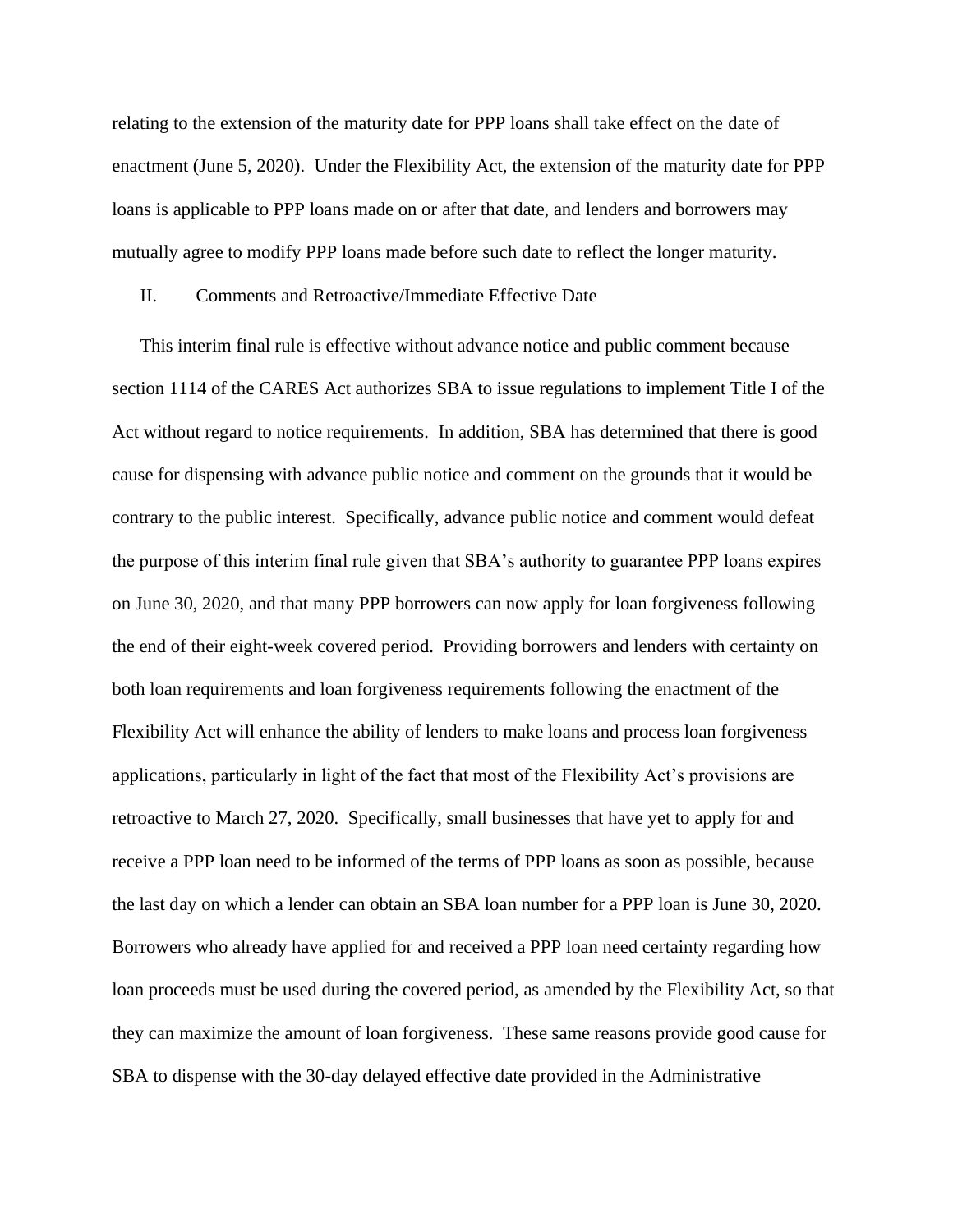Procedure Act. Although this interim final rule is effective on or before date of filing, comments are solicited from interested members of the public on all aspects of the interim final rule, including section III below. These comments must be submitted on or before [INSERT DATE 30 DAYS AFTER DATE OF PUBLICATION IN THE FEDERAL REGISTER]. The SBA will consider these comments, comments received on the interim final rules amended by this interim final rule, which were posted on April 14 and April 28, 2020 (and published in the Federal Register on April 20, 2020 and May 4, 2020, respectively), and the need for making any revisions as a result of these comments.

# III. Paycheck Protection Program – Revisions to Third and Sixth Interim Final Rules *Overview*

The CARES Act was enacted to provide immediate assistance to individuals, families, and businesses affected by the COVID-19 emergency. Among the provisions contained in the CARES Act are provisions authorizing SBA to temporarily guarantee loans under a new 7(a) loan program titled the "Paycheck Protection Program." Loans guaranteed under the Paycheck Protection Program (PPP) will be 100 percent guaranteed by SBA, and the full principal amount of the loans may qualify for loan forgiveness. The Flexibility Act amends the CARES Act, including its provisions relating to loan terms and loan forgiveness. The purpose of this interim final rule is to update the Interim Final Rule on Additional Eligibility Criteria and Requirements for Certain Pledges of Loans (Third Interim Final Rule), posted on SBA's website on April 14, 2020 and published in the Federal Register on April 20, 2020 (85 FR 21747), and the Interim Final Rule on Disbursements (Sixth Interim Final Rule), posted on SBA's website on April 28, 2020 and published in the Federal Register on May 4, 2020 (85 FR 26321), in light of the amendments under the Flexibility Act. The Third Interim Final Rule and the Sixth Interim Final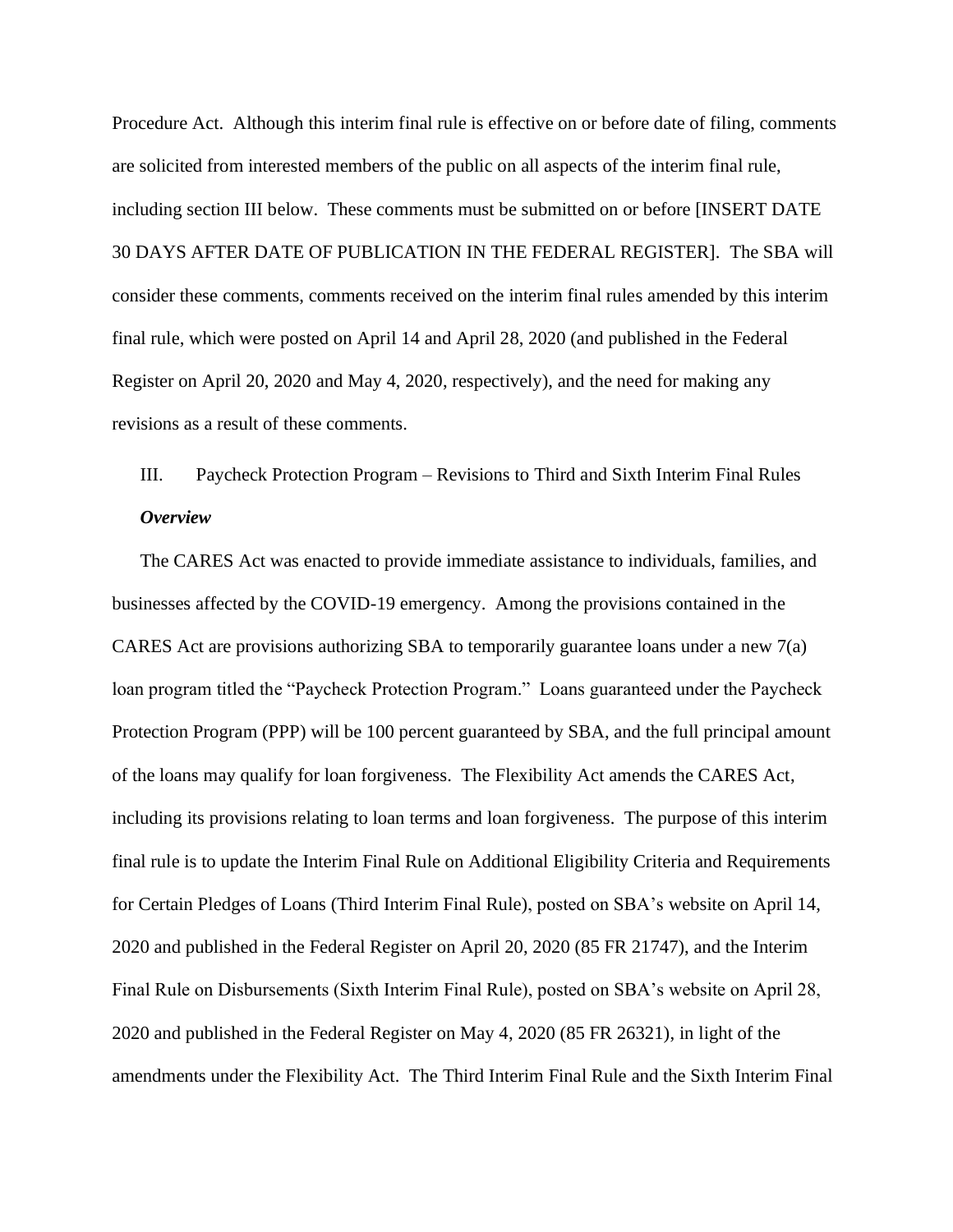Rule, each as amended by this interim final rule, should be interpreted consistent with the frequently asked questions (FAQs) regarding the PPP that are posted on SBA's website<sup>1</sup> and the other interim final rules issued regarding the PPP.<sup>2</sup>

# *1. Changes to the Third Interim Final Rule*

# *a. Use of PPP Loan Proceeds*

Under section 1102 of the CARES Act, certain provisions regarding the issuance and use of PPP loans are limited to the "covered period." "Covered period," as that term is used in section 1102 of the CARES Act, was originally defined as the period from February 15, 2020, to June 30, 2020. However, section 3(a) of the Flexibility Act extended the "covered period" as defined in section 1102 until December 31, 2020. Therefore, Part III.1.d.(iii.) of the Third Interim Final Rule (85 FR 21747, 21749) is revised by striking "during the eightweek period following the first disbursement of the loan (the "covered period")" and "during the covered period".

Section 2(a) of the Flexibility Act provides a minimum maturity of five years for all PPP loans made on or after the date of enactment of the Flexibility Act (June 5, 2020), and permits lenders and borrowers to extend the maturity date of earlier PPP loans by mutual agreement. Therefore, Part III.1.d.v. of the Third Interim Final Rule (85 FR 21747, 21749) is revised by striking "PPP's maturity of two years" and replacing it with "PPP's maturity of two years for PPP loans made before June 5, 2020 unless the borrower and lender mutually agree to extend the maturity of such loans to five years, or PPP's maturity of five years for PPP loans made on or after June 5".

<sup>1</sup> *See* [https://www.sba.gov/document/support--faq-lenders-borrowers.](https://www.sba.gov/document/support--faq-lenders-borrowers)

<sup>2</sup> *See* [https://www.sba.gov/funding-programs/loans/coronavirus-relief-options/paycheck-protection-program.](https://www.sba.gov/funding-programs/loans/coronavirus-relief-options/paycheck-protection-program)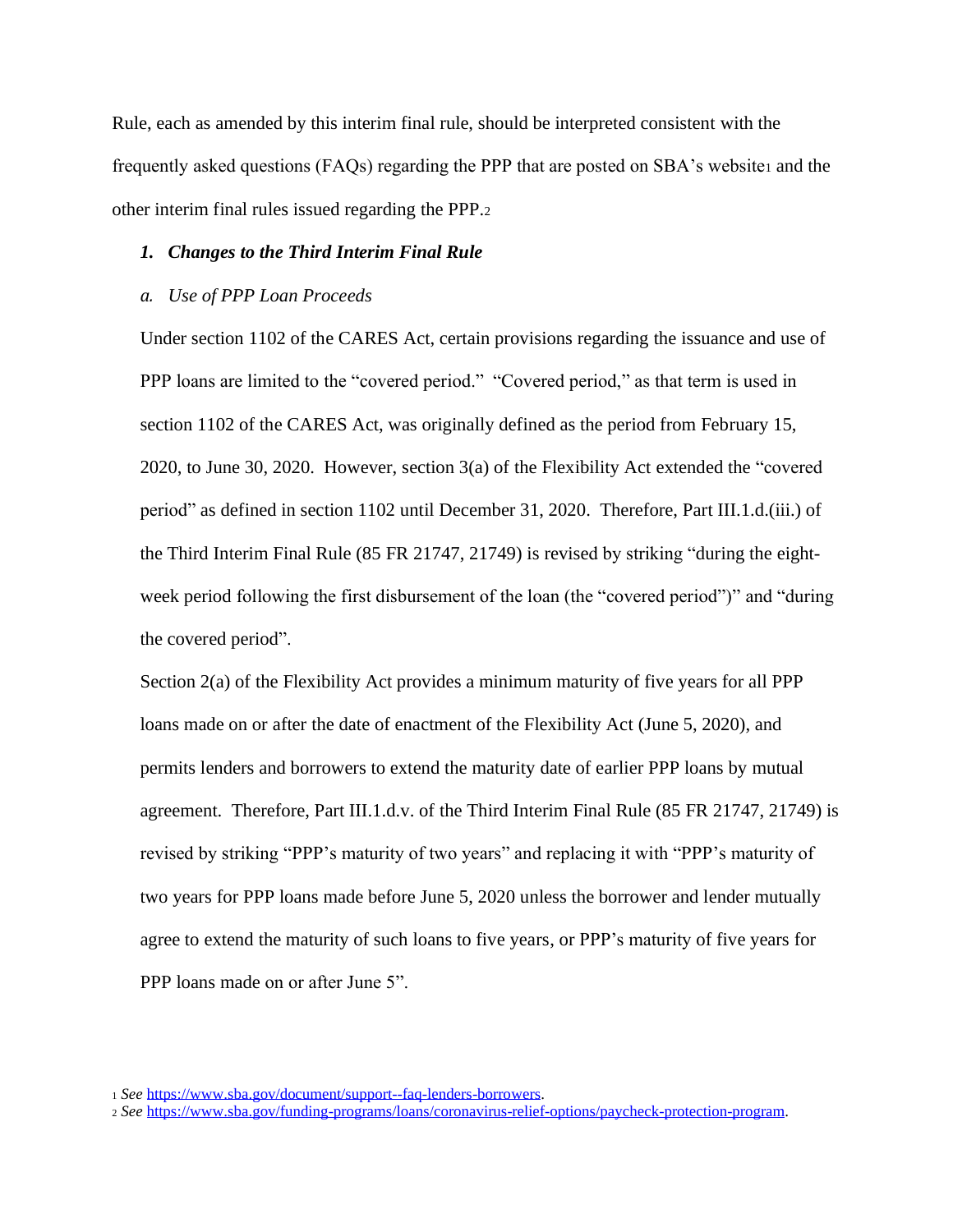Section 3(b) of the Flexibility Act amended the requirements regarding forgiveness of PPP loans to reduce, from 75 percent to 60 percent, the portion of PPP loan proceeds that must be used for payroll costs for the full amount of the PPP loan to be eligible for forgiveness. Consistent with this change, SBA's interim final rule posted on June 11, 2020, decreased from 75 percent to 60 percent the portion of loan proceeds that must be used for payroll costs. Therefore, Part III.1.e. of the Third Interim Final Rule (85 FR 21747, 21750) is revised to read as follows:

# *e. Are there any other restrictions on how I can use PPP loan proceeds?*

Yes. At least 60 percent of the PPP loan proceeds shall be used for payroll costs. For purposes of determining the percentage of use of proceeds for payroll costs (but not for forgiveness purposes), the amount of any refinanced EIDL will be included. The rationale for this 60 percent floor is contained in the First PPP Interim Final Rule and SBA's interim final rule posted on June 11, 2020.

#### *b. Loan Forgiveness*

Under section 1106 of the CARES Act, certain provisions regarding the forgiveness of PPP loans are limited to the "covered period." "Covered period," as that term is used in section 1106 of the CARES Act, was originally defined as the eight-week period beginning on the date of the origination of a covered loan. However, section 3(b) of the Flexibility Act extended the length of the covered period as defined in section 1106 of the CARES Act from eight to 24 weeks, while allowing borrowers that received PPP loans before June 5, 2020 to elect to use the original eight-week covered period. As noted above, section 3(b) of the Flexibility Act also amended the requirements regarding forgiveness of PPP loans to reduce, from 75 percent to 60 percent, the amount of PPP loan proceeds that must be used for payroll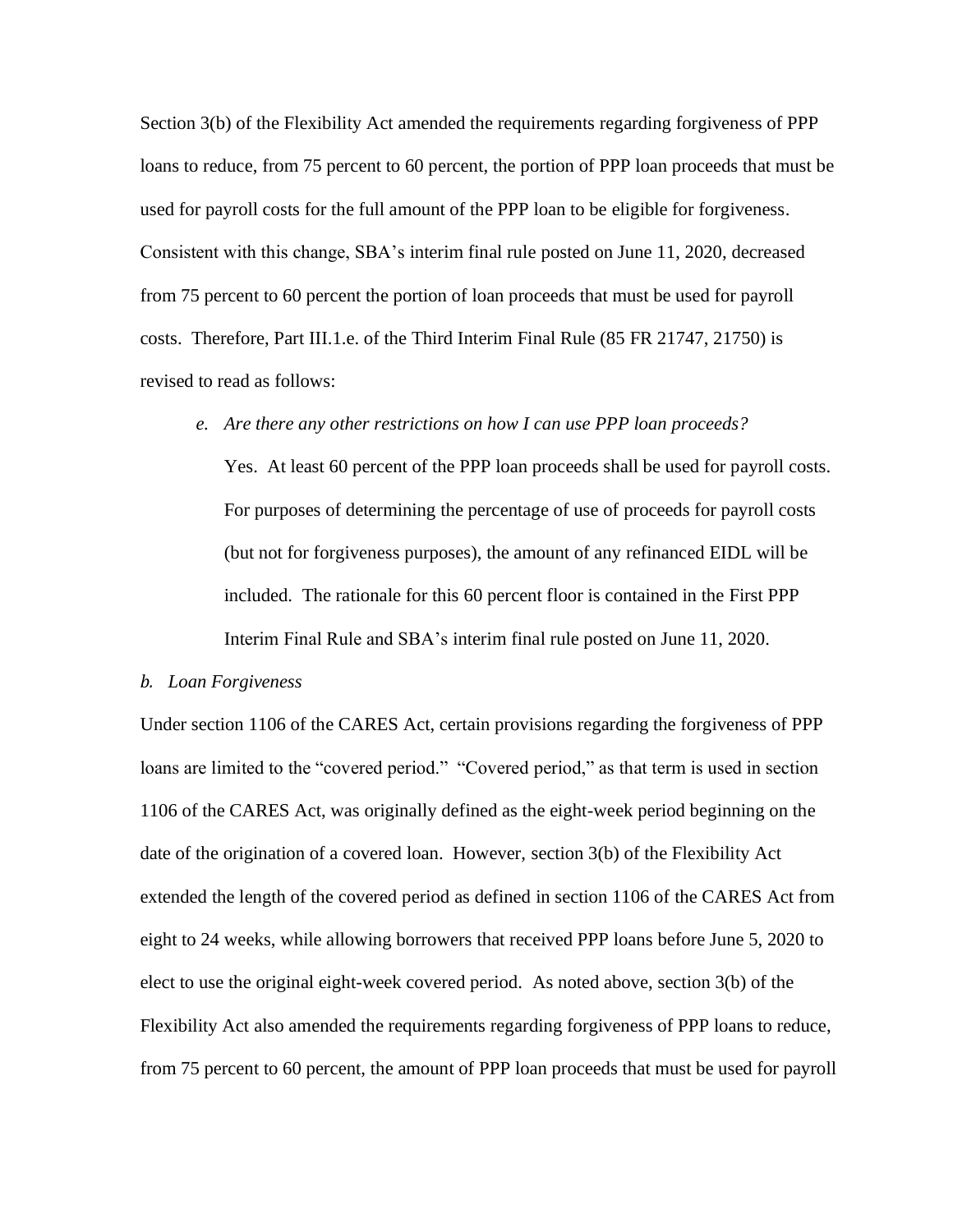costs for the full amount of the PPP loan to be eligible for forgiveness. Therefore, Part III.1.f. of the Third Interim Final Rule (85 FR 21747, 21750) is revised to read as follows:

*f. What amounts shall be eligible for forgiveness?*

The amount of loan forgiveness can be up to the full principal amount of the loan plus accrued interest. The actual amount of loan forgiveness will depend, in part, on the total amount spent over the 24-week period beginning on the date your PPP loan is disbursed<sub>3</sub> ("covered period") on:

- i. payroll costs including salary, wages, and tips, up to \$100,000 of annualized pay per employee (for 24 weeks, a maximum of \$46,154 per individual,<sup>4</sup> or for eight weeks, a maximum of \$15,385 per individual), as well as covered benefits for employees (but not owners), including health care expenses, retirement contributions, and state taxes imposed on employee payroll paid by the employer (such as unemployment insurance premiums);
- ii. owner compensation replacement, calculated based on 2019 net profit as described in Paragraph 1.b. above, with forgiveness of such amounts limited to eight weeks' worth (8/52) of 2019 net profit (up to \$15,385) for an eight-week covered period or 2.5 months' worth (2.5/12) of 2019 net profit (up to \$20,833) for a 24-week covered period, but excluding any qualified sick leave equivalent amount for which a credit is claimed under

<sup>3</sup> If your PPP loan was made before June 5, 2020, you may elect to have your covered period be the eight-week period beginning on the date your PPP loan was disbursed. In addition, under section 3(b)(1) of the Paycheck Protection Program Flexibility Act of 2020 (Flexibility Act), the covered period of any borrower will end no later than December 31, 2020.

<sup>4</sup> Given the 2.5 multiplier in the calculation of maximum PPP loan amount in SBA Form 2483, this per-individual maximum would only be reached if the borrower had reduced its FTEs but was eligible for an exemption (safe harbor) from the resulting reduction in forgiveness.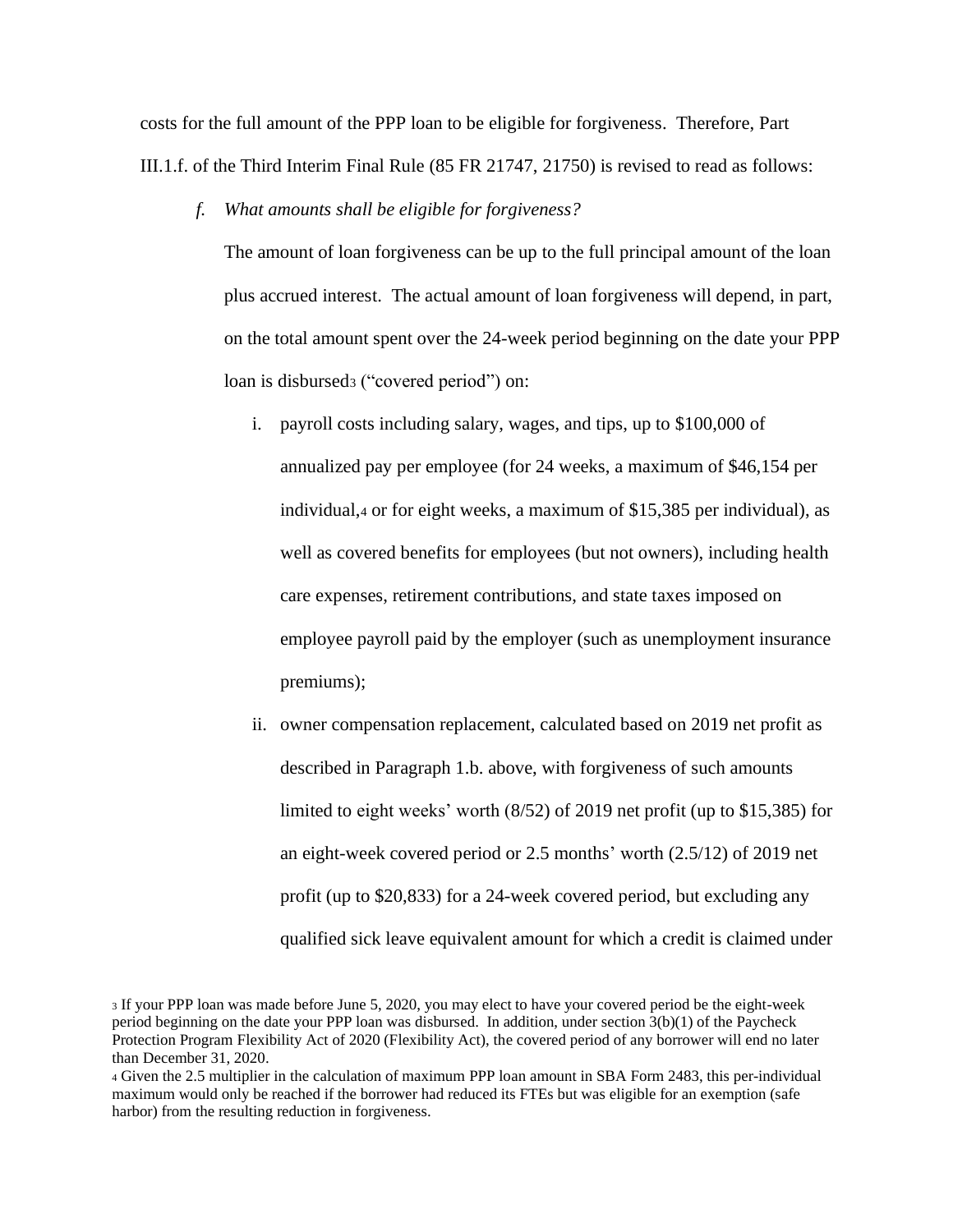section 7002 of the Families First Coronavirus Response Act (FFCRA) (Public Law 116-127) or qualified family leave equivalent amount for which a credit is claimed under section 7004 of FFCRA;

- iii. payments of interest on mortgage obligations on real or personal property incurred before February 15, 2020, to the extent they are deductible on Form 1040 Schedule C (business mortgage payments);
- iv. rent payments on lease agreements in force before February 15, 2020, to the extent they are deductible on Form 1040 Schedule C (business rent payments); and
- v. utility payments under service agreements dated before February 15, 2020 to the extent they are deductible on Form 1040 Schedule C (business utility payments).

The Administrator, in consultation with the Secretary, has determined that it is appropriate to limit the forgiveness of owner compensation replacement for individuals with self-employment income who file a Schedule C or F to either eight weeks' worth (8/52) of 2019 net profit (up to \$15,385) for an eight-week covered period or 2.5 months' worth (2.5/12) of 2019 net profit (up to \$20,833) for a 24-week covered period per owner in total across all businesses. This approach is consistent with the structure of the CARES Act and its overarching focus on keeping workers paid, and will prevent windfalls that Congress did not intend. Specifically, Congress determined that the maximum loan amount is generally based on 2.5 months of the borrower's average total monthly payroll costs during the one-year period preceding the loan. 15 U.S.C. 636(a)(36)(E). For example, a borrower with one other employee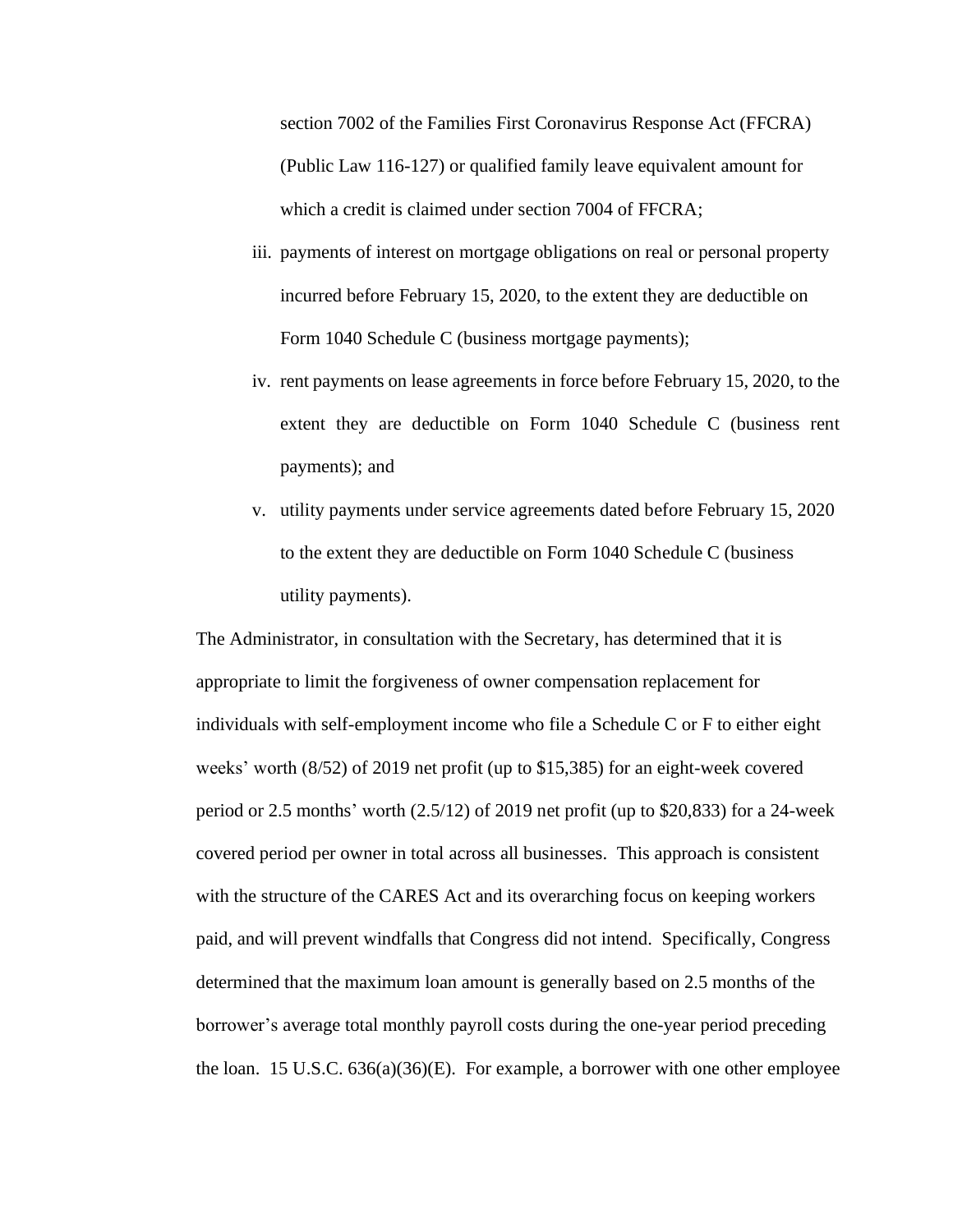would receive a maximum loan amount equal to five months of payroll (2.5 months of payroll for the owner plus 2.5 months of payroll for the employee). If the owner laid off the employee and availed itself of the safe harbor in the Flexibility Act from reductions in loan forgiveness for a borrower that is unable to return to the same level of business activity the business was operating at before February 15, 2020, the owner could treat the entire amount of the PPP loan as payroll, with the entire loan being forgiven. This would not only result in a windfall for the owner, by providing the owner with five months of payroll instead of 2.5 months, but also defeat the purpose of the CARES Act of protecting the paycheck of the employee. For borrowers with no employees, this limitation will have no effect, because the maximum loan amount for such borrowers already includes only 2.5 months of their payroll. Finally, at least 60 percent of the amount forgiven must be attributable to payroll costs, for the reasons specified in the First PPP Interim Final Rule and SBA's interim final rule posted on June 11, 2020.

In addition, Part III.1.g. of the Third Interim Final Rule (85 FR 21747, 21750) is revised by striking "eight-week".

# *2. Changes to the Sixth Interim Final Rule*

As described above, section 3(b) of the Flexibility Act extended the length of the covered period as defined in section 1106 of the CARES Act from eight to 24 weeks, while allowing borrowers that received PPP loans before June 5, 2020 to elect to use the original eight-week covered period. Therefore, Part III.1.a. of the Sixth Interim Final Rule (85 FR 26321, 26322- 23) is revised by striking both references to "eight-week covered period" and replacing them with "covered period".

# *3. Additional Information*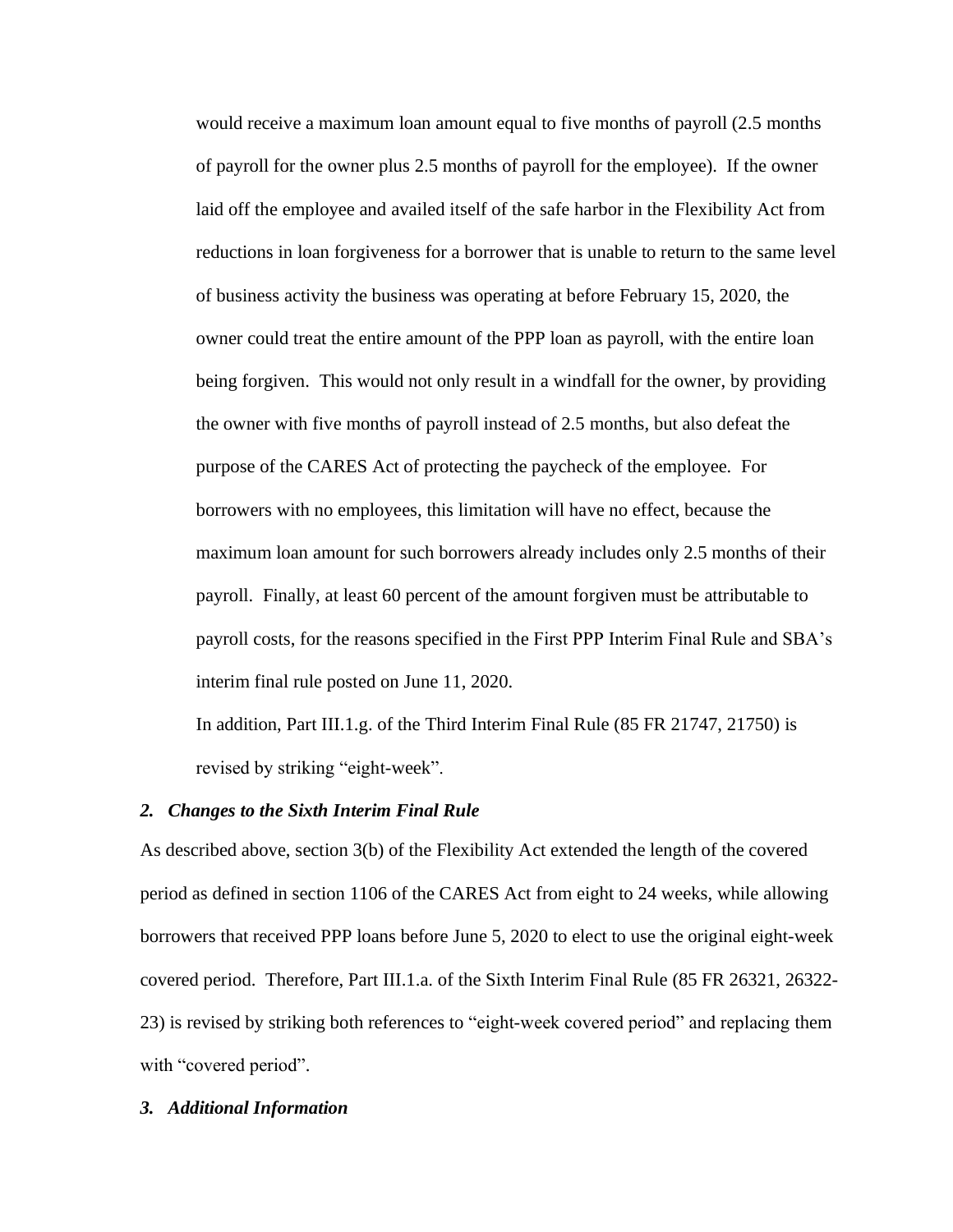SBA may provide further guidance, if needed, through SBA notices which will be posted on SBA's website at www.sba.gov. Questions on the Paycheck Protection Program may be directed to the Lender Relations Specialist in the local SBA Field Office. The local SBA Field Office may be found at https://www.sba.gov/tools/local-assistance/districtoffices.

# **Compliance with Executive Orders 12866, 12988, 13132, 13563, and 13771, the Paperwork Reduction Act (44 U.S.C. Ch. 35), and the Regulatory Flexibility Act (5 U.S.C. 601-612).**  Executive Orders 12866, 13563, and 13771

This interim final rule is economically significant for the purposes of Executive Orders 12866 and 13563, and is considered a major rule under the Congressional Review Act. SBA, however, is proceeding under the emergency provision at Executive Order 12866 Section  $6(a)(3)(D)$  based on the need to move expeditiously to mitigate the current economic conditions arising from the COVID–19 emergency. This rule's designation under Executive Order 13771 will be informed by public comment.

This rule is necessary to implement Sections 1102 and 1106 of the CARES Act and the Flexibility Act in order to provide economic relief to small businesses nationwide adversely impacted under the COVID-19 Emergency Declaration. We anticipate that this rule will result in substantial benefits to small businesses, their employees, and the communities they serve. However, we lack data to estimate the effects of this rule.

#### Executive Order 12988

SBA has drafted this rule, to the extent practicable, in accordance with the standards set forth in section  $3(a)$  and  $3(b)(2)$  of Executive Order 12988, to minimize litigation, eliminate ambiguity, and reduce burden. The rule has no preemptive effect but does have a limited retroactive effect consistent with section 3(d) of the Flexibility Act.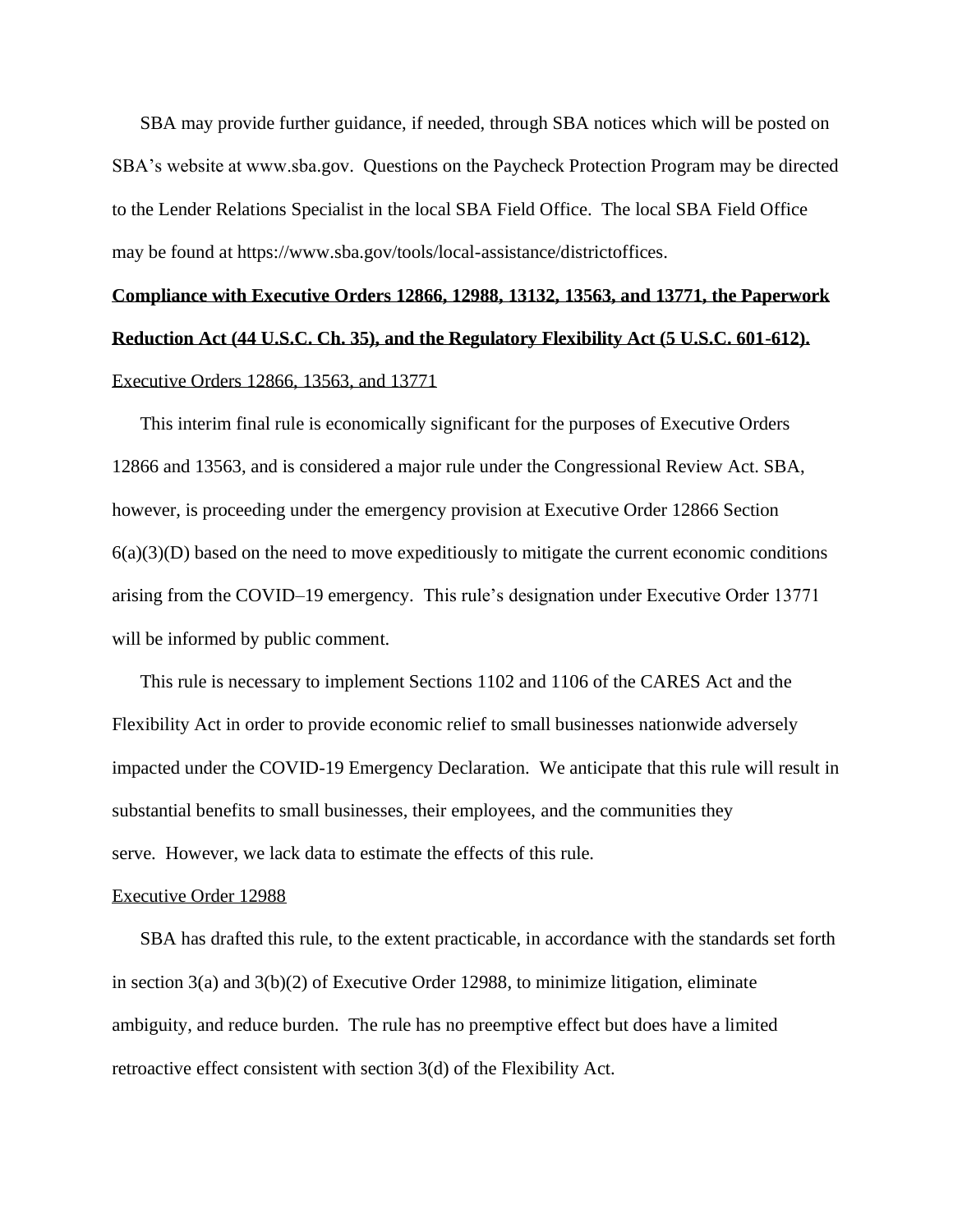# Executive Order 13132

SBA has determined that this rule will not have substantial direct effects on the States, on the relationship between the National Government and the States, or on the distribution of power and responsibilities among the various layers of government. Therefore, SBA has determined that this rule has no federalism implications warranting preparation of a federalism assessment.

# Paperwork Reduction Act, 44 U.S.C. Chapter 35

SBA has determined that this rule will not modify existing recordkeeping or reporting requirements under the Paperwork Reduction Act.

#### Regulatory Flexibility Act (RFA)

The Regulatory Flexibility Act (RFA) generally requires that when an agency issues a proposed rule, or a final rule pursuant to section 553(b) of the APA or another law, the agency must prepare a regulatory flexibility analysis that meets the requirements of the RFA and publish such analysis in the Federal Register. 5 U.S.C. 603, 604. Specifically, the RFA normally requires agencies to describe the impact of a rulemaking on small entities by providing a regulatory impact analysis. Such analysis must address the consideration of regulatory options that would lessen the economic effect of the rule on small entities. The RFA defines a ''small entity'' as (1) a proprietary firm meeting the size standards of the Small Business Administration (SBA); (2) a nonprofit organization that is not dominant in its field; or (3) a small government jurisdiction with a population of less than 50,000. 5 U.S.C. 601(3)–(6). Except for such small government jurisdictions, neither State nor local governments are "small entities." Similarly, for purposes of the RFA, individual persons are not small entities.

The requirement to conduct a regulatory impact analysis does not apply if the head of the agency "certifies that the rule will not, if promulgated, have a significant economic impact on a